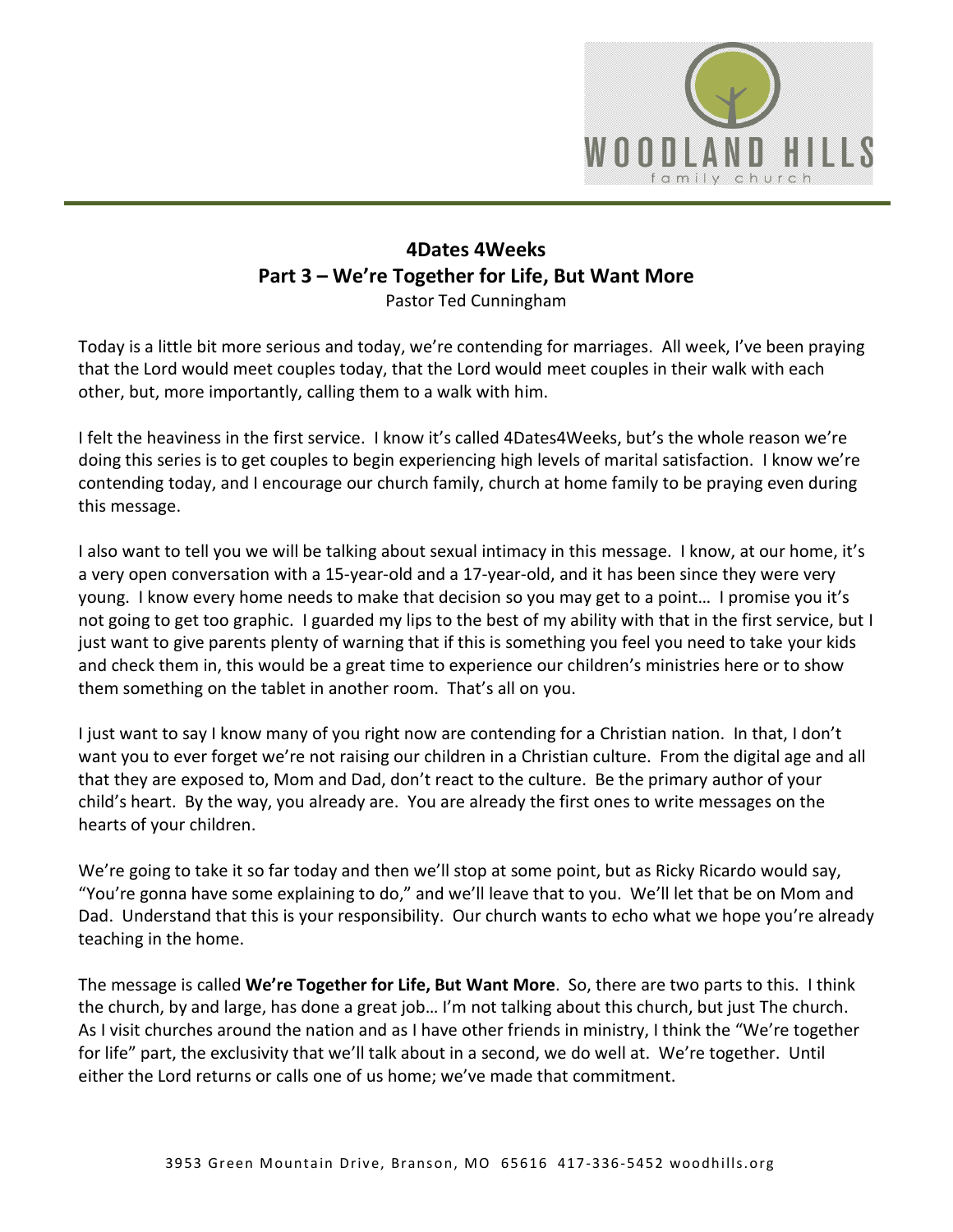Amy and I celebrate 25 years of marriage this year. We hope to see a 50<sup>th</sup> wedding anniversary, but we don't want cards at our 50<sup>th</sup> wedding anniversary party that say, "You made it!" "Good for you! You endured one another." "You got here." That's not what we are looking for. We're looking for more. We want more.

That's why we're doing 4Dates4Weeks. We're together for life… Some of you have made that commitment and the word divorce is not in your vocabulary but you know you're looking for more.

Your marriage is doing one of two things. You saw this graphic a couple of years ago, I may have even shown it last year. But it's the decide or drift. You're either choosing to enjoy life together and making the decision to stay on that road, or you've stopped deciding and you drift. I have never met a couple that made the decision to drift. They didn't wake up and go, "We no longer want to enjoy life together so we're going to drift…" I've not met that couple. It's they stopped deciding, they stopped being intentional with what was once natural.

We said it early on. What was natural early on must be intentional (and intense) later on, and it can become and feel natural again. Most all relationships start off the same in attraction and chemistry. If you do a study or take a poll of couples who are happily married and couples who divorced, they're going to say relational attraction and chemistry and satisfaction was about the same early on.

It's the connection we're talking about – getting on the bus together and going down one of two roads. You're either deciding, daily **deciding** to enjoy life together… And as different seasons and stages hit your marriage, you're going to live in **discovery**. We've looked at this. We all go through different seasons and stages. We're all going through a season called a global pandemic. You're going to have children and you're going to have different stages of their life. It's different parenting a toddler than parenting teenager.

You're going to go through different stages and you're going to become different people. Why? Because bills change you, kids change you, pandemics change you, and we want to live in curiosity and fascination because we made the decision to, knowing I'm not the same person at 25 years of marriage as I was as a newlywed. Amy's worked on me a lot in the last 25 years. She's changed me a lot. But I'm not the same person. And guess what? In another ten years, I won't be the same person. When I'm an empty nester… Empty nesting I'm sure is going to look very different than having a home with teenagers.

When I get older and have to do more visits to the doctor, when I have to spend a part time job basically taking care of my physical health, that will change me. It's going to change my wife. But we're in **discovery, devotion, dedication**. Some of you are on this road, you've made the decision you're not going anywhere. You're together for life and you want more as the seasons and stages hit your marriage.

There are others who when the seasons or stages hit their marriage, they're no longer deciding; they're **drifting** and every change brings with it a new piece of **disillusionment** or a new feeling of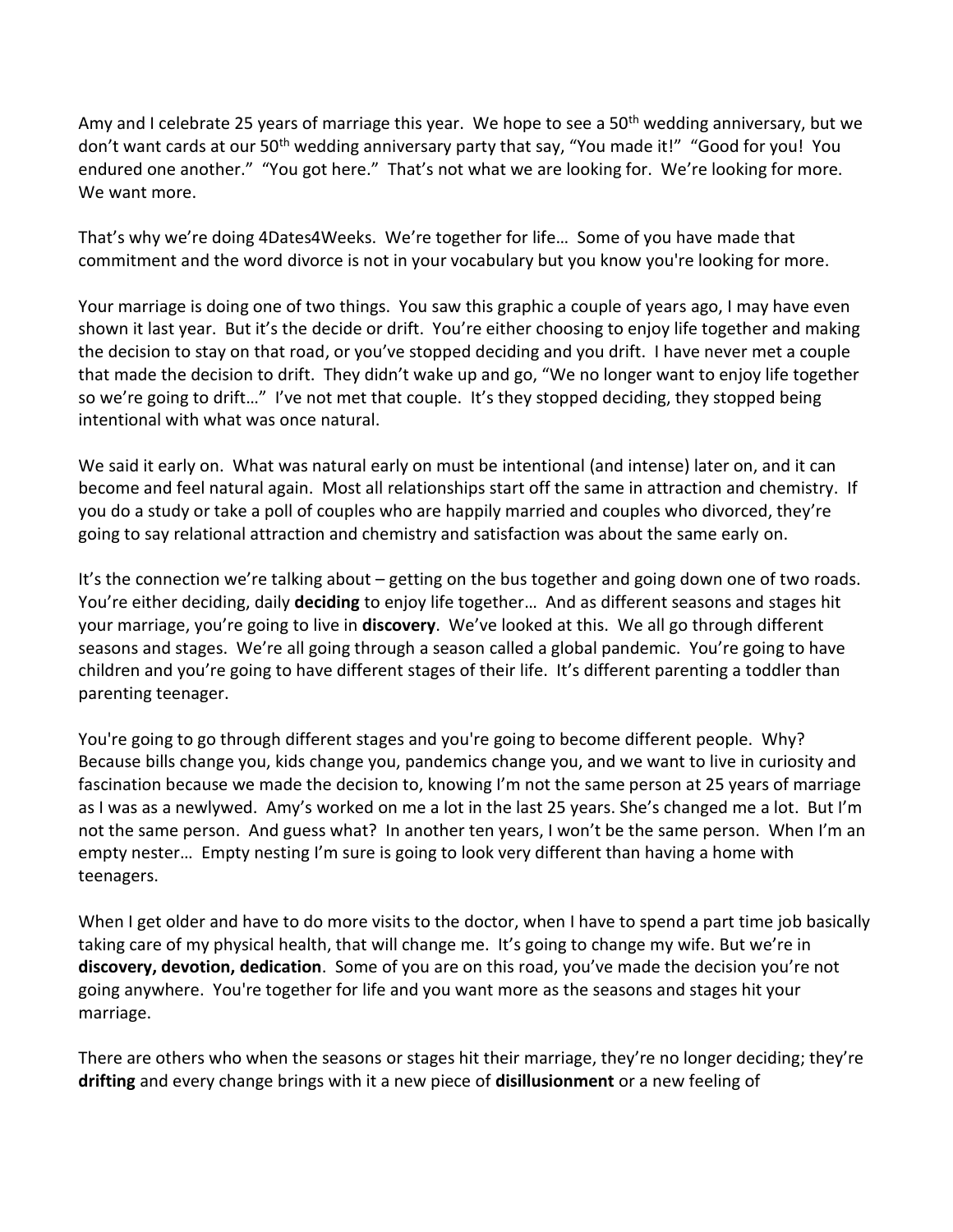disillusionment, a new, "This isn't what I signed up for." "This is not the person I married." "This is not what I want." Rather than curiosity and fascination, we live with disillusionment and **disconnection**.

I want to give good new today. If you are on this road – drift, disillusionment, disconnection – and headed toward divorce, please here me. We believe that because of Jesus being raised from the dead and the same power that raised Jesus from the dead is the same power that can raise your dead life and save your soul, that same power can raise your dead marriage.

One elder told me this morning, "You can choose today to turn the bus around. You can make the decision to turn the bus around and get back on the road to decision." And it can happen in a moment. I'm working with a lot of couples right now. We're trying to get that bus moving back to decision, discovery, devotion, and dedication. We're looking at the factors and skills as they both pursue their relationship with the Lord, focusing on these factors and skills, but this is what I love about working with couples: know that at any moment, the Lord can do a miracle. I've watched it. I've watched it happen. I've watched the couple break in counseling. I've watched them leave mad at each other, but then I get a call a couple of days later it's like, "God has done something. I can't fully explain it and I can't fully put words to it." This is the path this church desires for every couple of this church and in this community.

Today, we want to look at two big ideas from the scripture: **Exclusivity and Intimacy**.

**Exclusivity** is that we're together for life. Exclusivity says, "I am yours. I'm with you until the end. Until the Lord returns or calls one of us home." In hillbilly terms, "You're stuck with me. I'm not going anywhere."

**Intimacy**, though, that's the "I want more. I want to grow closer emotionally and physically." Today, we're talking to the spouse who feels abandoned emotionally. We're talking to the spouse who feels abandoned physically, and what you can do to get back on the path.

I'll be honest with you... Last week we laughed a lot together. The laughs are very few in this message. We were discussing it in the back after the 8:30. "Can you add a little bit more…" "Yeah, add a little bit here and there." I don't about you, but I feel the heaviness with this. I like what they said back there. "I don't think you have to take the heaviness of every couple you're working with on and into this message." I get that and I appreciate that. But many of you right now are feeling the heaviness for the family member that you're thinking about. It's not your marriage you're thinking about; you're thinking of someone else.

I want to start with talking about exclusivity, which, again, I think the church prioritizes exclusivity, teaching couples that marriage is between a man and a woman for a lifetime. I want to look at three benefits, three keys to exclusivity that the scripture calls us to.

The first one is that **exclusivity creates security**. There is a real blessing to be in a marriage to know "I'm going to go through some difficult seasons and stages and I'm not always going to have my best moments as a person, but to know you're not going anywhere, to know you're going to put up with me…"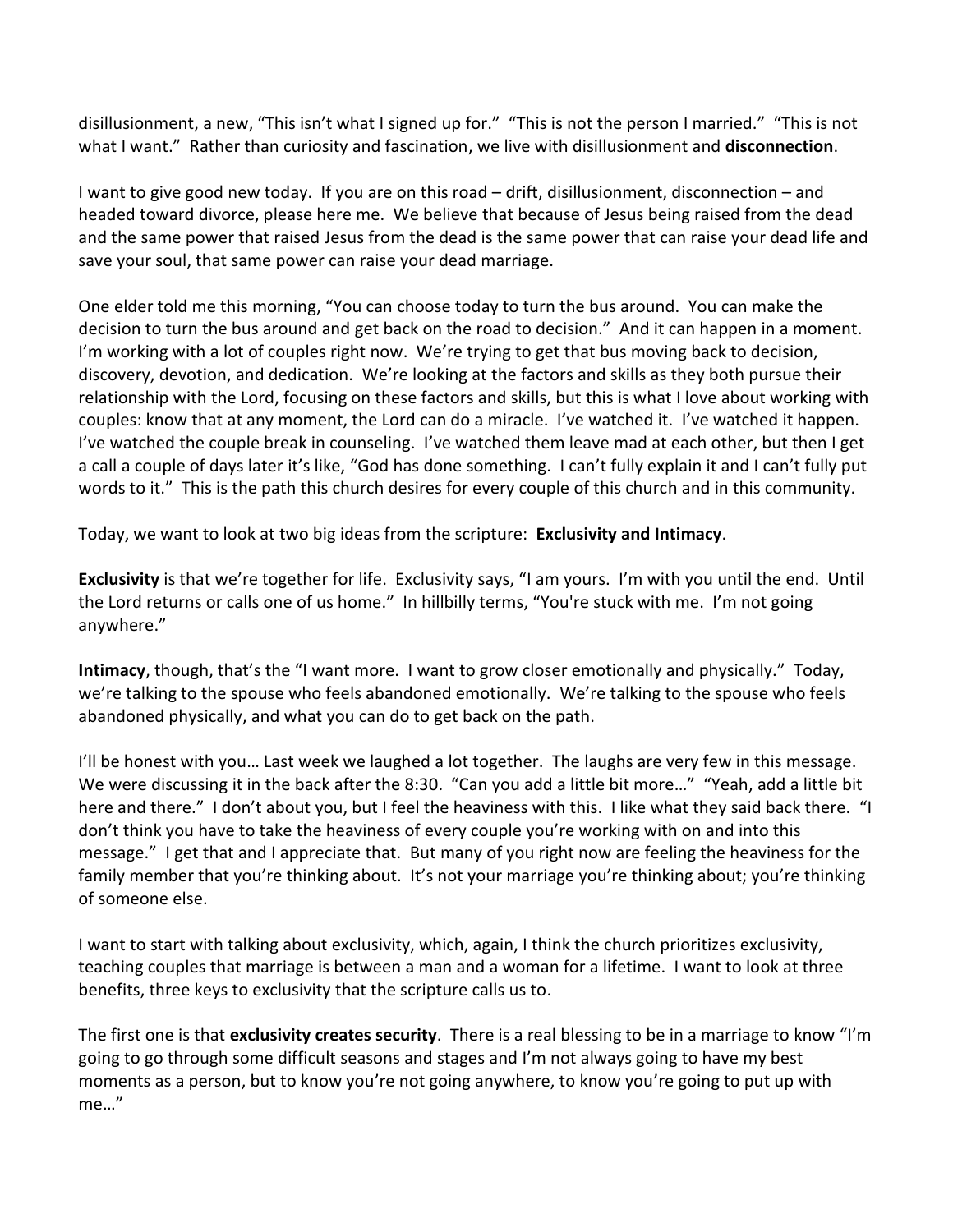I asked a guy years ago when he was talking to me about my marriage. I thought it was the best response I ever heard. I asked the guy, "Do you know why I have a good marriage?" He goes, "Yeah." I go, "Wow, okay, why? He goes, "Amy." Well, okay. But the security in that, the rest in that. The laying your head on the pillow at night knowing… That's where it starts today. That you would be exclusive in your marriage and in your love for your spouse. If you have young, budding love, and you ask somebody from this church to do your wedding, we get very serious about this. I even put in vows sometimes, "Until the Lord returns or calls one of you home."

In the Song of Solomon 2, we read… I love the Shulamite woman's words. *16 My beloved is mine and I am his…* That's a statement of exclusivity in the Song of Solomon. … *he browses among the lilies.* Some scholars would say that there were many to choose from and there were many options for Solomon, but he's going exclusive with her. He's choosing her. Exclusivity says that, right? Exclusivity says, "I choose you." In a moment, we're going to see that intimacy says, "I want you." Exclusivity says, "I'm with you until the end and we're going to work through everything we have to work through." Intimacy says, "I want this. I want to grow closer to you."

**Exclusivity protects us sexually**. The scripture is going to be very clear and very explicit in this passage that we read in Proverbs 5 - *15 Drink water from your own cistern, running water from your own well. 16 Should your springs overflow in the streets…* You've got some explaining to do at lunch. *…your streams of water in the public squares? 17 Let them be yours alone, never to be shared with strangers.* 

*18 May your fountain be blessed, and may you rejoice in the wife of your youth.* This is why we celebrate young, budding love here. We celebrate the wife of your youth. Amy and I will be married 25 years this year and I have gained a pound with every year of marriage. When we married, I weighed 160, so do the math. As your pastor, I just lied to you. I've gained a little more than a pound a year. But my Driver's License still says 185. It was funny… I'll never forget going to the DMV… But for years, my license for years said 175. When I bumped up to 185 and I was getting my new license, she goes, "Is your height still the same?" "Yeah." "Weight 175?" I went, "Yeah." She gave me a look, so I went ahead and bumped that up to 185. I don't when I have to get it again.

But this is what I love about exclusivity as we talk about intimacy in a moment. Rejoicing with one another because guess what? Your body is going to go through different seasons and stages. You ain't gonna be the same person at 70. I love all you people doing cross fit, but it ain't going to last forever. I love what the one mom said when her daughter wanted to get a sparrow tattoo on her arm. Her mom was fighting her. "You ain't getting a sparrow on your arm." The daughter asked why not. The mom said, "Because in a few years, it's going to be a crow." That's Ecclesiastes 12. Your body begins breaking down. But we are to rejoice in the wife of your youth.

*19 A loving doe, a graceful deer…* Guys, hear me *…may her breasts satisfy you always, may you ever be intoxicated with her love.* Who is this passage talking to? This is a dad talking to his son. I've seen some people leave with small children and totally honor that, 100%. But, Dad, this is a conversation for you to lead out with. *20 Why, my son, be intoxicated with another man's wife?* Go exclusive with one woman for one lifetime. *Why embrace the bosom of a wayward woman?*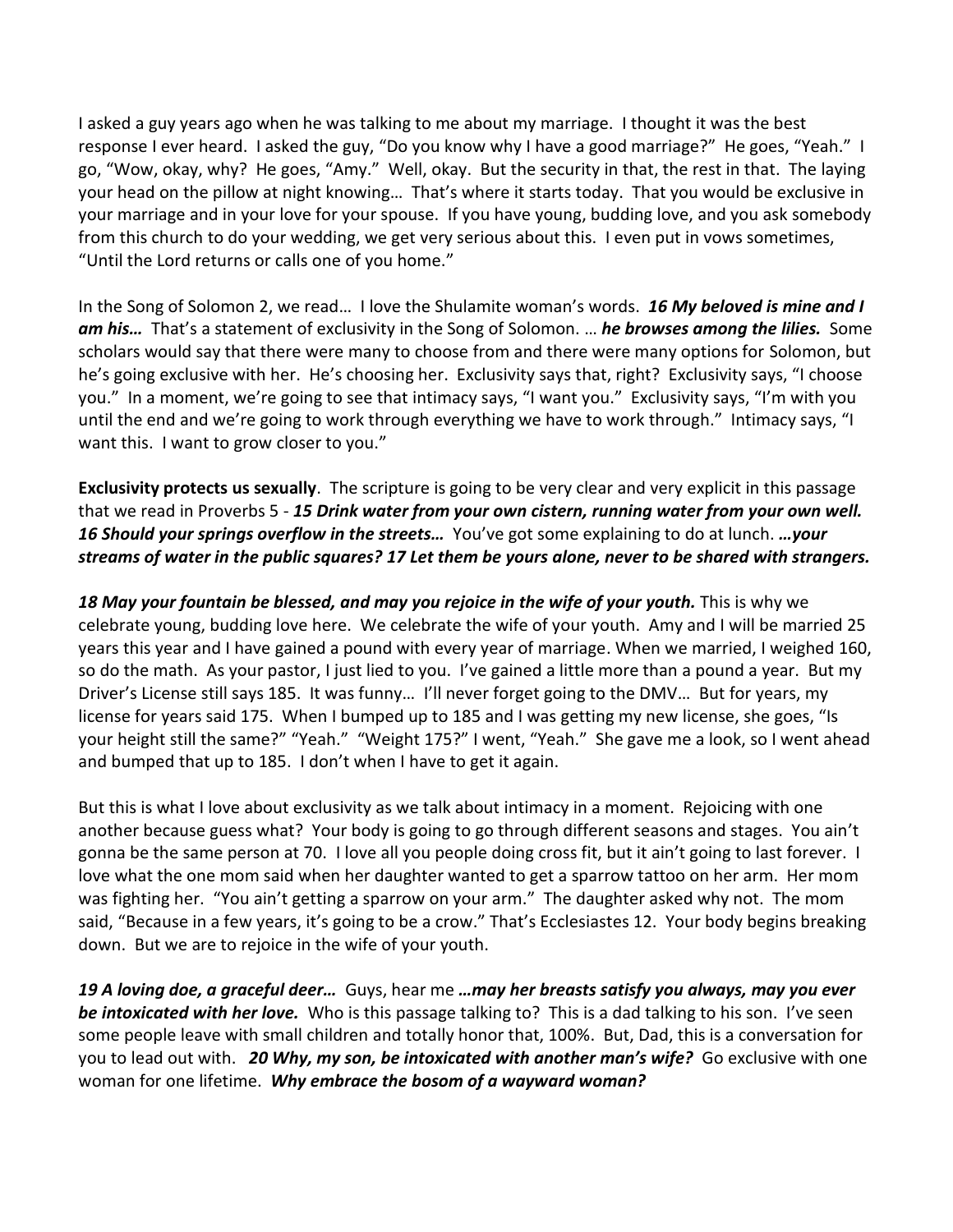All of what we're talking about today, the third part of exclusivity – **exclusivity honors God**. Matthew 19: 6 says clearly… We read this last week. *6 "So they are no longer two, but one flesh. Therefore what God has joined together, let no one separate."* That's exclusivity. Many of you have committed to that. Many of you are in a stalled out, drifting marriage and not going anywhere because you continue to honor God in your decisions. And we honor you for that decision.

But here's what we know about exclusivity – **exclusivity is a foundation, it is not a guarantee**. Commitment to exclusivity, which many of you have made, does not guarantee intimacy. So, we want to move from exclusivity along to intimacy as well. Maybe you're seen this. As we talk about growing in your relationship with others, you've heard of the horizontal and vertical. We have a graphic with this with marriage too and many of you have seen it. It's been in all sorts of marriage books, if you've read marriage books or if you've been to marriage conferences, you've seen this illustration. The husbandand-wife relationship. If you want to grow closer to each other – we looked at this with the unity candle last week in 4Dates4Weeks – you pursue your relationship with the Lord. For some of you, this is where all of this is starting today.

We're going to get to some practical steps at the end, but right now, let us stay focused on your relationship with the Lord. To be very honest, many of you are exclusive in your marriage. You don't have a thriving marriage, you don't have a great marriage, you say we are in drift, but the reason you're still together is because your desire is to honor the Lord, and you're growing in your relationship with the Lord. So, the idea is that you're growing in your relationship with the Lord… And the closer you get to the Lord, the more intimacy that you have with God draws you closer together as a couple. But if I can add into this where I think some couples stall out. The foundation of this is the exclusivity, but I meet with a lot of couples who stall out. One or both spouses stall out in their relationship with the Lord and ultimately in their relationship with each other.

I meet with couples where one spouse is pursuing their relationship with the Lord and they are running at a sprint and the other spouse has stalled out. We don't what couples to just say we're together for life, we want couples to say we're going for more. That's the intimacy that you need to be pursuing in your walk with the Lord and your relationship with God and ultimately in your relationship with each other.

We asked several widows and widowers in our church to just share their story with us. Here's what I love about the singles of our church and I love about the widows and the widowers of our church. They desire to be great back-up singers to the duets that are in here and the duets that are watching online. I'd like you to hear some encouragement, some practical steps that you can take from Stephanie.

**Video plays**: My name is Stephanie Switzer and I met Rick on a blind date in 1999. We were together for 14 years married. He passed away suddenly January 26, 2016, leaving me and his daughters behind. I have some advice that I'd like to give some couples.

Some of the advice I would give a newly engaged or newly married couple would be if you're in an argument, does it really matter who's right? I would encourage you, if you are in an argument, to stop and say three things you love about each other. Rick and I would always do that. It's really hard to be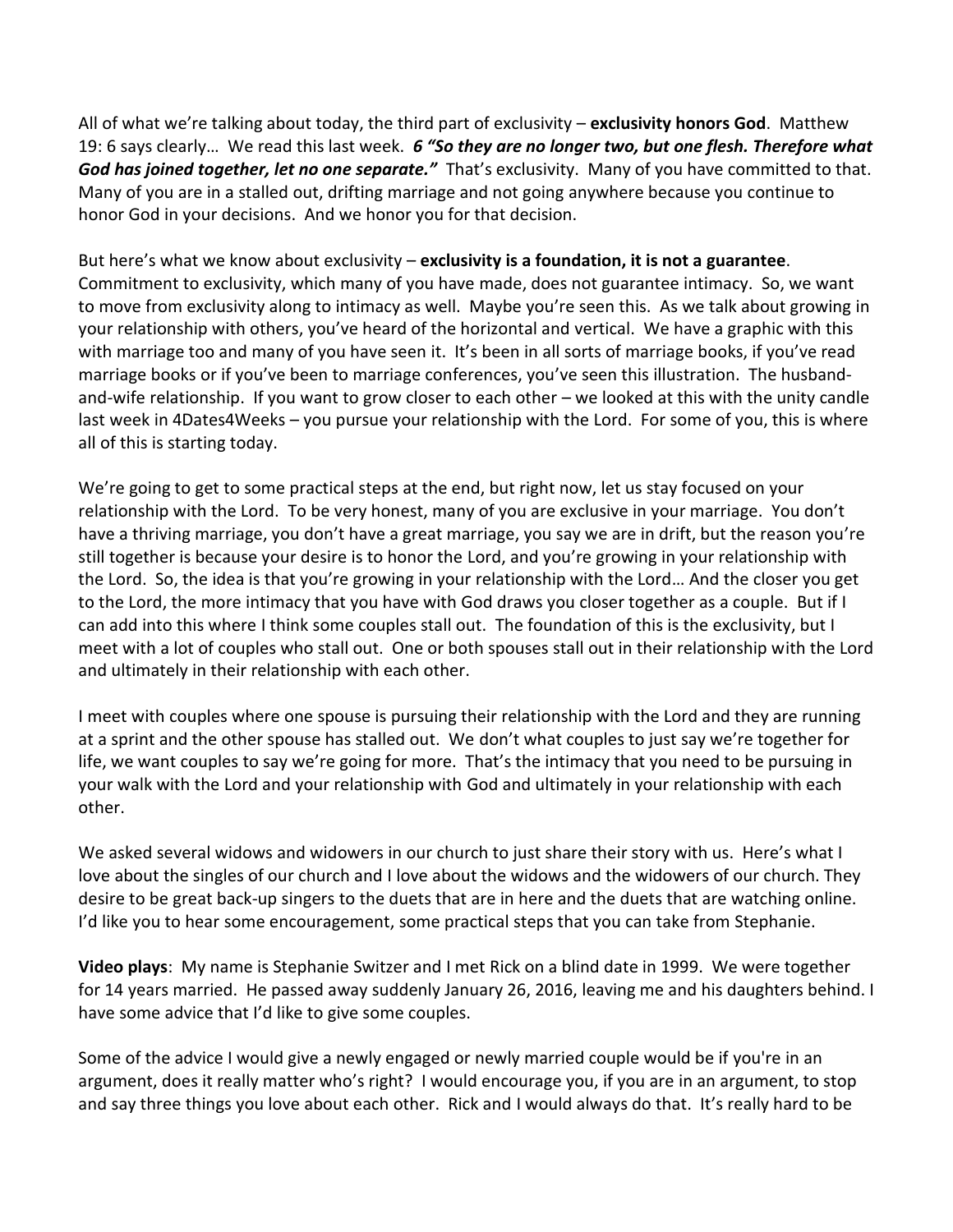mad at somebody when you're counting all the ways that you love them. I really touched home with Ted and last week's service. The daily delay, the weekly withdrawal, the annual abandon. We were good about the daily delay – we would talk about everything that would happen – but I really wish we had done the weekly withdrawal more and the annual abandon.

Everything we did, we did as a family. That was on me. Rick wanted to go out and do things on our own as a couple and I was like, "No, we're a family; we should go out and do this as a family." Now that I don't have that, I really wish that we had gotten together singularly or with other couples as adults and had that time to ourselves because not having that now makes me miss that. And you should invest in your relationship because if your focus has been on these kids for so long, make sure you have something left when they leave the nest because ultimately, you're going to be across from each other at the breakfast table and if you don't have anything to talk about from your daily delay and weekly withdrawal and your annual abandon, you're not going to have anything to say to each other.

Having somebody that has your back through life is invaluable. And being part of a couple is truly liberating to have somebody help you make decisions. Some advice I'd give to my peers would be even if you've been married for quite a while, don't take that person for granted. They may not always be there and just turn to your spouse right now and look them in the eye and then think of walking out the church doors and not ever having that feeling again.

What's gotten me through this is having the church, having God the focal point of my life, coming back to a closer personal journey. And there are some things that I wish we would have done in our marriage. Just remember that God is the center of everything. If you don't have God in your relationship, you're not going to have a healthy relationship with each other because that is the center point of every family.

**Ted Cunningham**: Would you help me thank Stephanie, church for sharing. We appreciate that, Stephanie.

We've been talking about couples in drift, but that drift happens also in our walk with Christ. It's one of the reasons we're supposed to have elders leading the church because elders are to keep a church from moving into drift. And we can learn a lot about a church in drift from Revelation and from the Church at Ephesus. It's interesting when you think about a couple in drift. Sometimes you're like, *Man they got it going on. These are two hard-working people, they seem to be great parents, you see all sorts of great family time that they spend together, and they seem to be killing it.* Sometimes you don't even notice that they are in drift.

That's really what you see when you read about Ephesus and the Lord's word to Ephesus. They are doing great things. They're doing a lot of great things, but they have forsaken the love that they had at first. They don't have what they once had. And we read this of a church in drift. This is a great encouragement for what they are doing until you get to what he has against them.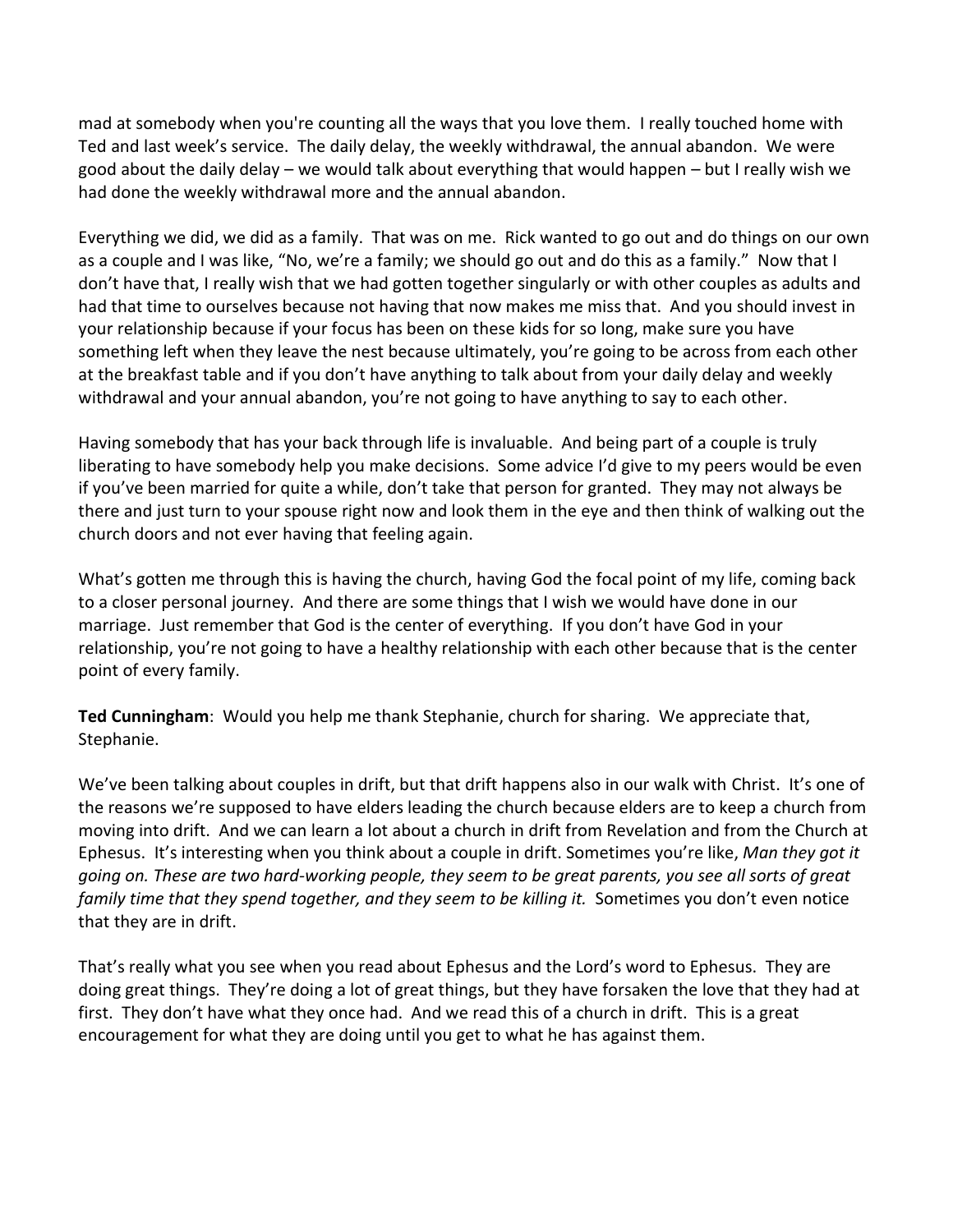*2 I know your deeds, your hard work and your perseverance. I know that you cannot tolerate wicked people, that you have tested those who claim to be apostles but are not, and have found them false. 3 You have persevered and have endured hardships for my name, and have not grown weary. 4 Yet I hold this against you: You have forsaken the love you had at first.* "The love for me is not as fiery as it once was." That's why I'm encouraging you. If you're marriage is adrift, the first place you start today is your walk with the Lord.

Have you drifted in your walk with the Lord? There are a lot of things that can take us down that path. Jobs can, the pursuit of money, other relationships, even if you've not even been in one, but you're just fantasizing about what life would be like with another person. How do you, as the one elder said today, turn the bus around? How do you get back to the love you once had?

There are three steps in Verse 5 for this church, and it works for us.

1. *5 Consider how far you have fallen!* So back to thinking about what was natural when you were first in love. I can say this for couples. Touching was natural. It was easy. No one has to tell an engaged or newlywed couple, "You guys should touch more. You guys should hold hands more. You should have more non-sexual touching." You don't have to do that. We don't have to teach newlyweds or engaged couples, "You should spend more quality time together. You should talk on the phone more." So, that's the first step. Just consider what you once had. T

2. **And then,** *Repent…* To turn the bus around. For many in here today, we're praying that the Lord leads you to a place where you repent your sins before him and then before each other.

3. *and do the things you did at first.* What was natural early on, you are now intentional with later on. And if you are intentional with it later on, it can feel natural again.

## *If you do not repent, I will come to you and remove your lampstand from its place.*

You've heard the definition before that intimacy is being fully known and fully accepted. We want to look at two ways that works in marriage today.

**Intimacy is being fully known and fully accepted emotionally**. In the Song of Solomon 2, Solomon is calling out the Shulamite woman. They are not jet married, but he wants to get to know her and he wants to connect with her emotionally. He says, *14 My dove…*

This is my little pet name for Amy. I took it straight from the Bible. She likes to have conversations with me three rooms away, and it's exhausting. Raise your hand if your wife likes to have conversations with you three rooms away and she thinks her voice carries, but Rhonda, he can't hear you. So, what I do, from three rooms away, is just go, "Coo, coo." I call her out because she's *…in the clefts of the rock, in the hiding places on the mountainside…* She's a gentle, tender dove. Let' me say that again, guys. She's a gentle, tender dove. And he wants to get to know her.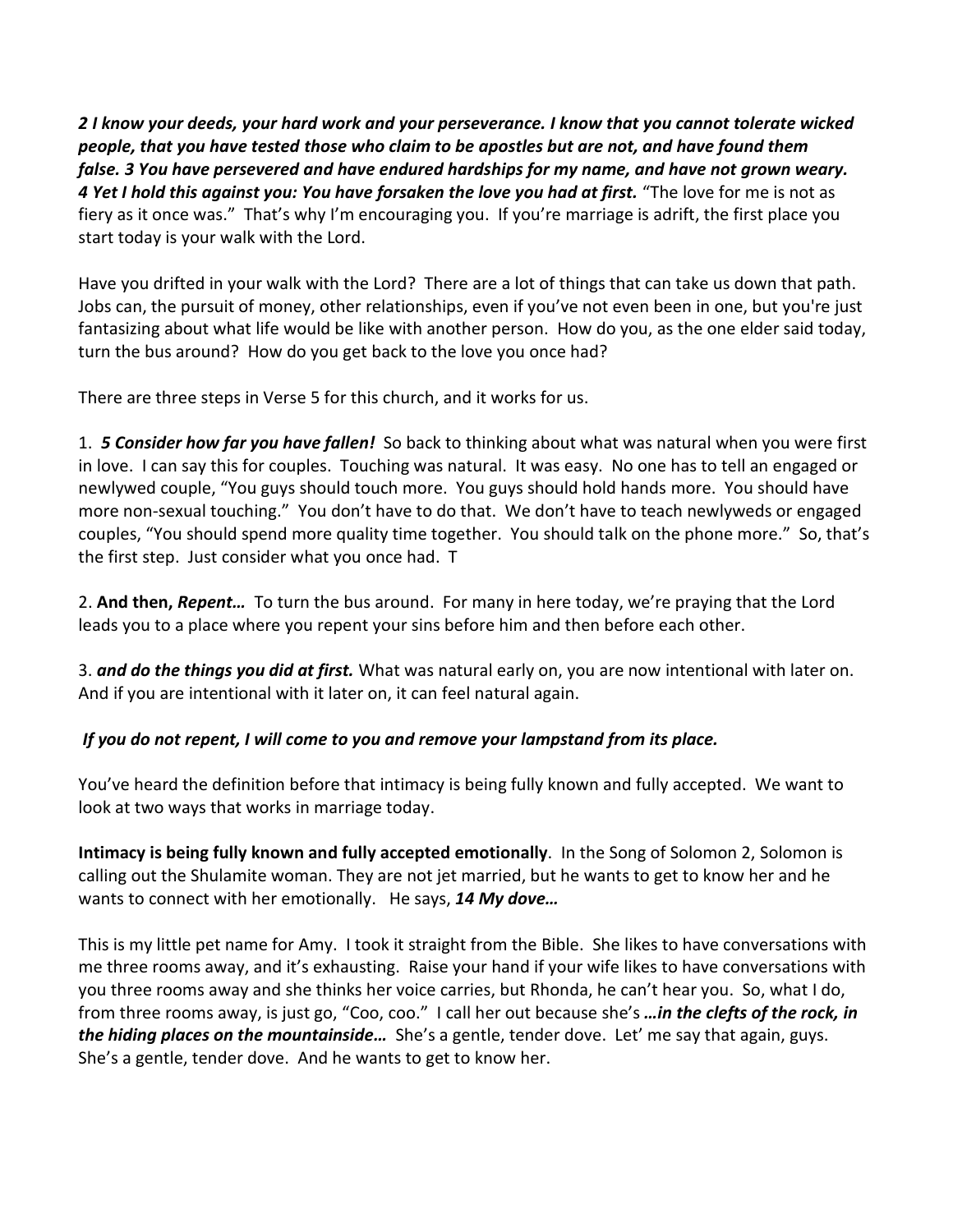Part two of this verse – *…show me your face, let me hear your voice…* He is saying, "I want to get to know you." That was natural early on. And if I can just call it out in some of the men in here. Your wife feels emotionally disconnected from you because you are no longer desiring to call her out. You've lost the desire to get to know her. You're like, "I know her. I told her when we married that I love her and if anything changes, I'd let her know." That's terrible.

Do you know why you don't know her? I'll tell you why you don't know her. How many times do we say this? I feel like a broken record. It's because you're going through different seasons and stages. Many of you know it. The pandemic has changed you. The loss of your business changed you. Something broke in your spouse and they're not as talkative as they once were. Take the lead on this and begin to call your spouse out. Show them your face.

Then the third part of this verse is key, guys. And it's something we have to learn more than anything – safety. When she begins to share, when the dove starts coming out of the mountainside and starts creeping out, the response is not, "I can't believe you said that. Why would you feel that? Why would you say that?" No, …*for your voice is sweet, and your face is lovely.* Safety.

I know there are singles in here that feel lonely, but there are also spouses in here that feel lonely. The research I've done over the years has said sometimes the loneliness in marriage is even more painful than the loneliness that person experienced as a single. When a spouse is emotionally disconnected… And loneliness is when one or both of you can feel abandoned emotionally.

**Intimacy is being fully known and fully accepted physically**. In Song of Solomon 1 and 2, they are dating, they're courting. In Chapter 3, they get married. And then in Chapter 4, they have a honeymoon. I'm not going to share the passages of scripture for the sake of time and content, but I would encourage you to read Verse 1-6 of Song of Solomon 4. It's the Shulamite woman – now bride; they're married – exposing her naked body to Solomon. And when he sees her naked body, this is what he says, *You are altogether beautiful, my darling; there is no flaw in you*. Every woman in here wants to hear from her husband, "There is no flaw in you."

Amy, I think she's watching right now at The Gathering place. She knows I love to give her compliments. Ladies, I want to help you with this one little tidbit. Receive the compliment. "You look good today." "No I don't." "I like your hair today." "Well, you're just saying that."

I joke with Amy all the time because sometimes she doesn't… This may be too much information we didn't discuss, but I wanted to put it out there. She knows. I've said this before. But like when her hair is more curly, almost like an 80s perm like after a shower… I met her with more that perm look in her hair 27 years ago. I'm like, "Oh, I like that." She'll go, "I haven't done my hair yet." I go, "Can you just hike those bangs up a little bit for me?" Ladies, I see this so often. I watch men try to praise the beauty of their wife in a sincere way and women shoot them down. Receive it. Men, give it. Ladies receive it.

Loneliness in marriage. There are many lonely marriage beds in here. Loneliness is when one or both of you feel abandoned physically. And the marriage bed isn't infrequent; it's gone completely cold. There is no intimacy.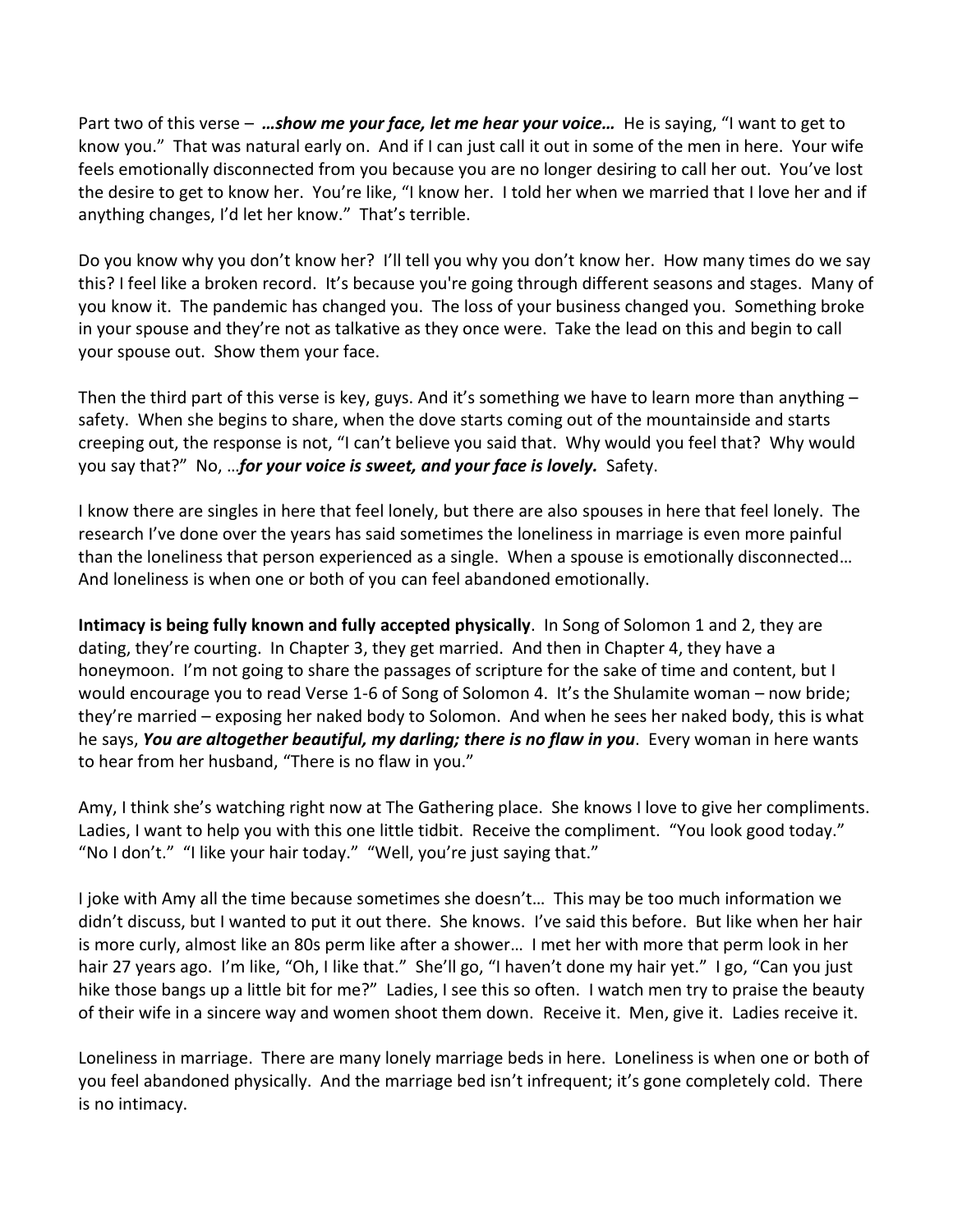We read this in the Song of Solomon 5, after the honeymoon. If you read Song of Solomon 5, between Verses 1-2, some time has taken place. In Verse 2, it's been a little while now since the honeymoon and this is a dream sequence that she is having. It's talking directly about loneliness and the being together physically. *2 I slept but my heart was awake.* The Shulamite bride says. *Listen! My beloved is knocking: "Open to me, my sister, my darling, my dove, my flawless one.* For us in the Ozarks, that feels weird, but it's a term of affection in Hebrew poetry. *My head is drenched with dew, my hair with the dampness of the night."* So, Solomon has been outside, but now he's coming in and he wants to be with his bride.

She says… And I'm going to try not to put tone in this. He wants to be with her physically and she says, *3 I have taken off my robe—must I put it on again? I have washed my feet—must I soil them again?* What she's saying is, "I have gotten ready for bed, go away. I don't want to be with you." Guys, another warning for us is to not stand there at the door and keep pounding. How do you respond when you initiate and you put the bid for connection out there and are rejected? We have that in the scripture.

*4 My beloved thrust his hand through the latch-opening; my heart began to pound for him.* Some scholars have said that is arousal, but most scholars do not believe that is arousal. They believe that is a sign of compassion. If anything is more frustrating in marriage counseling, it's when one spouse moves to the center and opens up her heart to her husband and he backs away from that. And then she begins to shut down and move away as he opens up. You see this all the time, this back and forth. "I'm ready to do something and to see God move in our marriage, but why should now why be the time and why should you be the one that gets to decide that… Sometimes I want to go, "If you both could just show up together at the same time."

But Solomon backs away. And in that, she moves toward him. *5 I arose to open for my beloved, and my hands dripped with myrrh, my fingers with flowing myrrh, on the handles of the bolt. 6 I opened for my beloved, but my beloved had left; he was gone.* Most agree what we see here is the perfect response to rejection and that is just kindness and gentleness and space. Not standing at the door and continuing to pound until she lets you in.

*My heart sank at his departure. I looked for him but did not find him. I called him but he did not answer.* And then she goes out into the city looking for him.

So, what do you do? If you're both going to be pursuing your relationship… I have to end with this idea. If you're both going to pursue your relationship with Christ, you're going to make the gospel the center of your life and now the center of your marriage, and you're moving in intimacy with God, toward intimacy with God.

**If you feel emotionally disconnected from your spouse, make bids for connection**. This is Dr. John Gottman's term. A bid for connection can be just something as subtle as a non-sexual touch. It can be something as subtle as a sigh. It can be a walk-by in the house where you just glance at one another. A lot of times, men think that when that bid for connection is made, the have to interpret the bid. Don't worry about interpreting the bid, just acknowledge the bid. **Turn toward the bid**.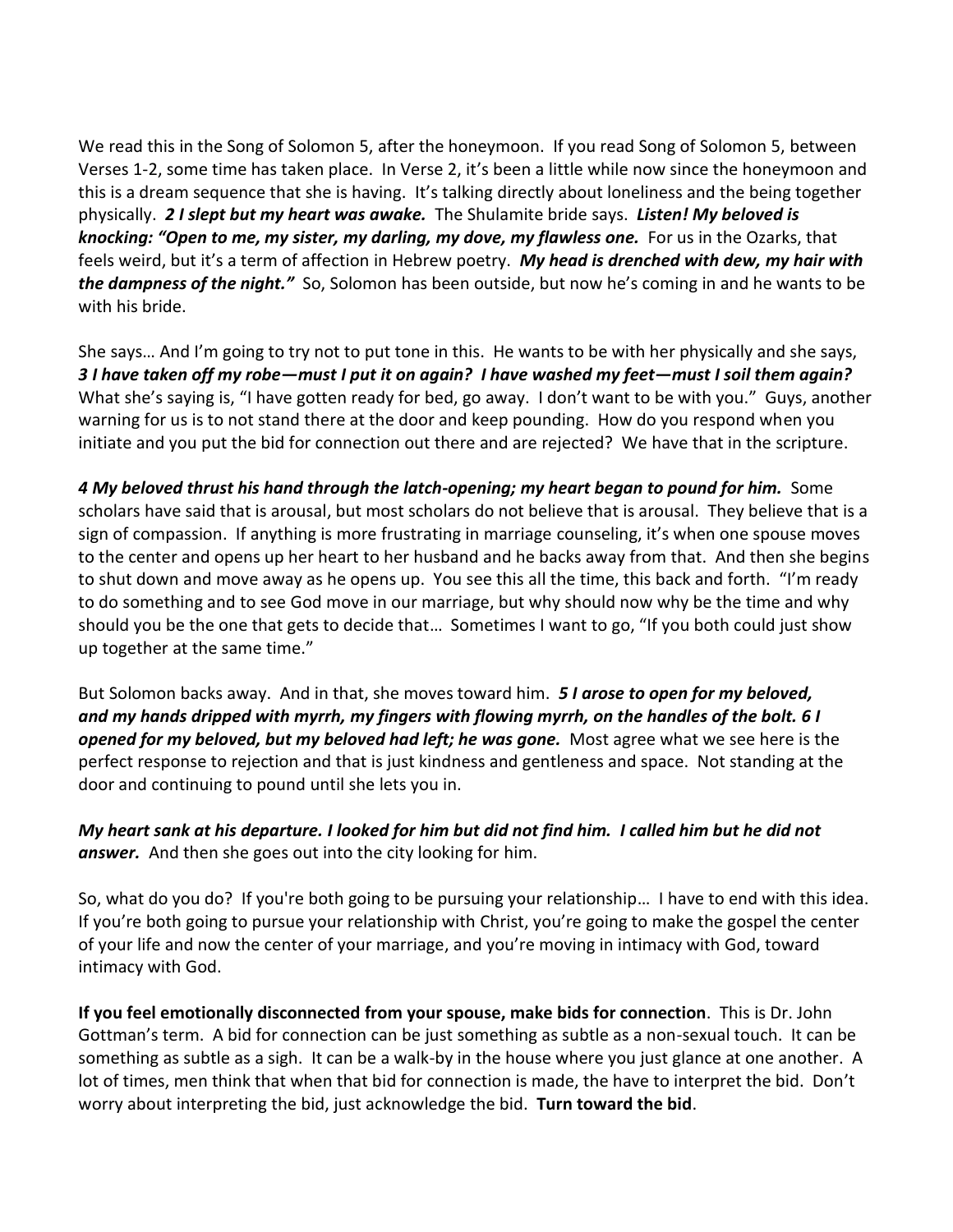You're like, "Every time I turn toward the bid, it's going to take 30 minutes of long conversation." But some of you are emotionally disconnected right now and you're no longer receiving one another's bids. Continue to make bids. Maybe not as many. You're like, "Ted, I can't handle the rejection." **If your bids for connection are rejected, whether that's emotionally or physically, respond in kindness**, not criticism, not stonewalling, not belittling, not withdrawal. There are a lot of guys who feel their wife's heart has a brick wall around it and they are going to get through that brick wall, and they are going to go up and beat that wall down. Every attempt you make to take down your wife's wall adds another layer to it. Make bids for connection. Receive the bids for connection. When the bids are rejected, give space, respond in kindness and gentleness.

This is key. **If your marriage bed is lonely, pursue emotional connection first**. My friend, Michael Sytsma is a Wesleyan pastor who turned sex therapist. He once told me, "Ninety percent of the problems in the bedroom are solved outside the bedroom." By that, what he's saying is there are cases where it is something physical going on that they need to work through, but, Ted, it's solved outside the bedroom." You're not going to solve the problem of the bedroom in your bedroom. You're going to solve them by pursuing emotional connection first.

That is the whole reason why we're doing 4Dates4Weeks. We want a couple that's in drift, that's in disillusionment to go, "Okay, we can do this." This is low-hanging fruit. I work with couples who are on the path of disillusionment, disconnection, headed toward separation and divorce. I try to help them do dates. It's something that can happen. Sometimes it's a 30-minute date, an hour date for separated couples of how they can honor one another gate that's in that wall and how they can provide emotional safety when they step into the gate. And if the wife lets him in for a few moments that he doesn't take advantage of that, but he honors the gate and he honors the heart and then he's able to step back out.

Next week, we're going to talk to you about Marriage 911 and we're going to ask many of you who are on the path of decision and discovery, dedication, devotion, that you would consider being a Marriage 911 mentor in our church. Others, we're going to ask you to participate by showing up as husband and wife to that program that our church offers.

We also have scholarships for marriage intensive. We filled the gap a couple of weeks ago by asking Pam Hazel to create a one-day marriage intensive. We felt like there was a big gap between one hour every week or every other week and a marriage intensive of four days, so we're going to provide a oneday marriage intensive for couples. The church is going to offer scholarship for that as well.

If your bus is headed down drift lane, that you would be participating in the simplicity of a date night. For those who are already on the path of decision, we're doing 4Dates4Weeks, so you can continue enjoying life together and continue feeding into your marriage. And you'll have a thriving marriage, not just a marriage of exclusivity, but a marriage of intimacy.

I'm going to ask Mickey and Mackenzi Pittman to step up now and share with you all the great adventurous dates. You all want to know who the winner is. Lots of crazy went on. We're going to give out the prize for Most Adventurous Date and then challenge them with Most Romantic. Mickey is going